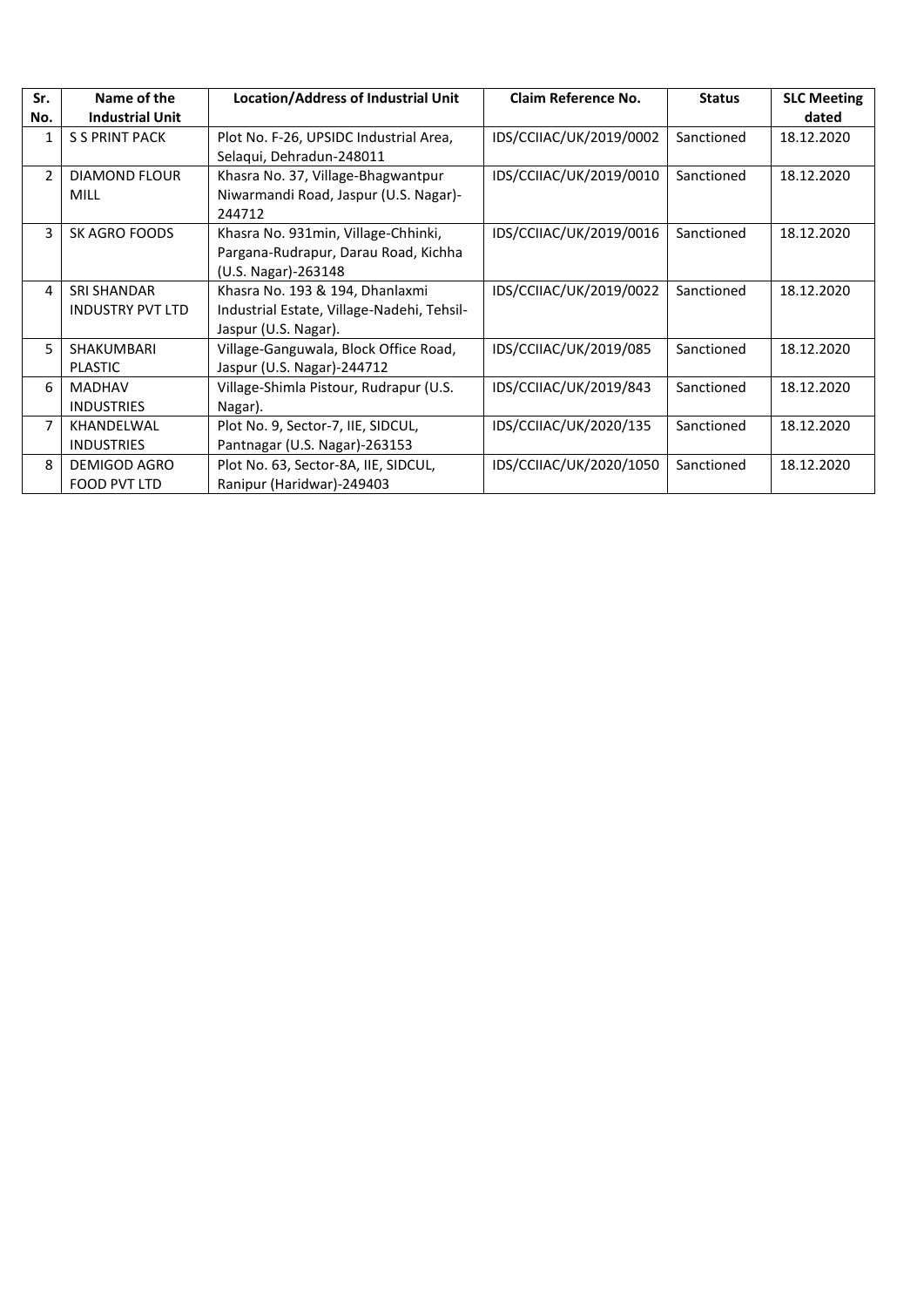| Sr.            | Name of the                                                                  | <b>Location/Address of Industrial Unit</b>                                                                                                                                              | Claim Reference No.     | <b>Status</b> | <b>SLC Meeting</b> |
|----------------|------------------------------------------------------------------------------|-----------------------------------------------------------------------------------------------------------------------------------------------------------------------------------------|-------------------------|---------------|--------------------|
| No.            | <b>Industrial Unit</b>                                                       |                                                                                                                                                                                         |                         |               | dated              |
| 1              | PSR INNOVATIONS<br><b>LLP</b>                                                | Khasra No. 214, Village-Gopipura, Post-<br>RTC Hempur, Kashipur (U.S. Nagar)-<br>244716                                                                                                 | IDS/CCIIAC/UK/2019/0018 | Sanctioned    | 01.01.2021         |
| $\overline{2}$ | M/s Vindeshwari<br><b>Exim Private Limited</b>                               | Khasra No. 733, 775, Village-Daduwa &<br>Bhanali, Tehsil-Devprayag (Tehri<br>Garhwal)-249122                                                                                            | IDS/CCIIAC/UK/2019/0020 | Sanctioned    | 01.01.2021         |
| 3              | <b>NATIONAL STONE</b><br><b>CRUSHER</b>                                      | Khasra No. 267/4 Min., Village-Judka,<br>Kundeshwari Road, Govindnagar,<br>Kashipur (U.S. Nagar)-244713                                                                                 | IDS/CCIIAC/UK/2019/240  | Sanctioned    | 01.01.2021         |
| 4              | THE GOLDEN TUSK A<br>UNIT OF IVORY<br><b>DESTINATIONS</b><br>PRIVATE LIMITED | Khasra No. 72/4Mi., 72/5/3Mi., Village-<br>Dhella, Tehsil-Ramnagar (Nainital).                                                                                                          | IDS/CCIIAC/UK/2020/512  | Sanctioned    | 01.01.2021         |
| 5              | <b>SAHOTA PAPERS</b><br>LIMITED                                              | Khasta No. 7, 150, 260, 212, 269, 139,<br>272, 219, Khasra No. 235, 126, 233, NH-<br>74, Khatima Haridwar Road, 3rd KM<br>Stone, Village-Narayanpur, Post-Jaspur<br>(U.S. Nagar)-244713 | IDS/CCIIAC/UK/2019/0003 | Sanctioned    | 01.01.2021         |
| 6              | NECTAFRESH AGRO<br><b>FOODS</b>                                              | Khasra No. 251g & 252d, Village-Rajpur,<br>Near Nadehi Sugar Mill, Jaspur (U.S.<br>Nagar).                                                                                              | IDS/CCIIAC/UK/2019/0013 | Sanctioned    | 01.01.2021         |
| 7              | <b>KAROLIA LIGHTING</b><br>PRIVATE LIMITED                                   | Plot No. 69A, 70, Sector-3, IIE, SIDCUL,<br>Pantnagar (U.S. Nagar).                                                                                                                     | IDS/CCIIAC/UK/2019/0015 | Sanctioned    | 01.01.2021         |
| 8              | <b>BANWARI PAPER</b><br>MILLS LIMITED                                        | 4 K.M. Stone, Village-Rampura,<br>Ramnagar Road, Kashipur (U.S. Nagar)-<br>244713                                                                                                       | IDS/CCIIAC/UK/2019/034  | Sanctioned    | 01.01.2021         |
| 9              | <b>RUNGTA</b><br><b>POLYEXTRUSIONS</b>                                       | Khasra No. 60/4, Rungta Industries<br>Compound, Village-Rampura Dehat,<br>Rudrapur, Kashipur Road (U.S. Nagar)-<br>263153                                                               | IDS/CCIIAC/UK/2019/708  | Sanctioned    | 01.01.2021         |
| 10             | <b>JINDAL INDUSTRIES</b>                                                     | Khata No. 1348 & 1108, Khet No. 228 &<br>233/3 Min., Khasra No. 235, Village-<br>Rampura, Khatima Road, Sitarganj (U.S.<br>Nagar)-262405                                                | IDS/CCIIAC/UK/2019/0014 | Sanctioned    | 01.01.2021         |
| 11             | <b>AARNA</b><br>HEALTHCARE                                                   | Khasra No. 1201 min., Nand Nagar<br>Industrial Estate, Phase-II, Village-<br>Mahuakhera, Tehsil-Kashipur (U.S.<br>Nagar).                                                               | IDS/CCIIAC/UK/2020/059  | Sanctioned    | 01.01.2021         |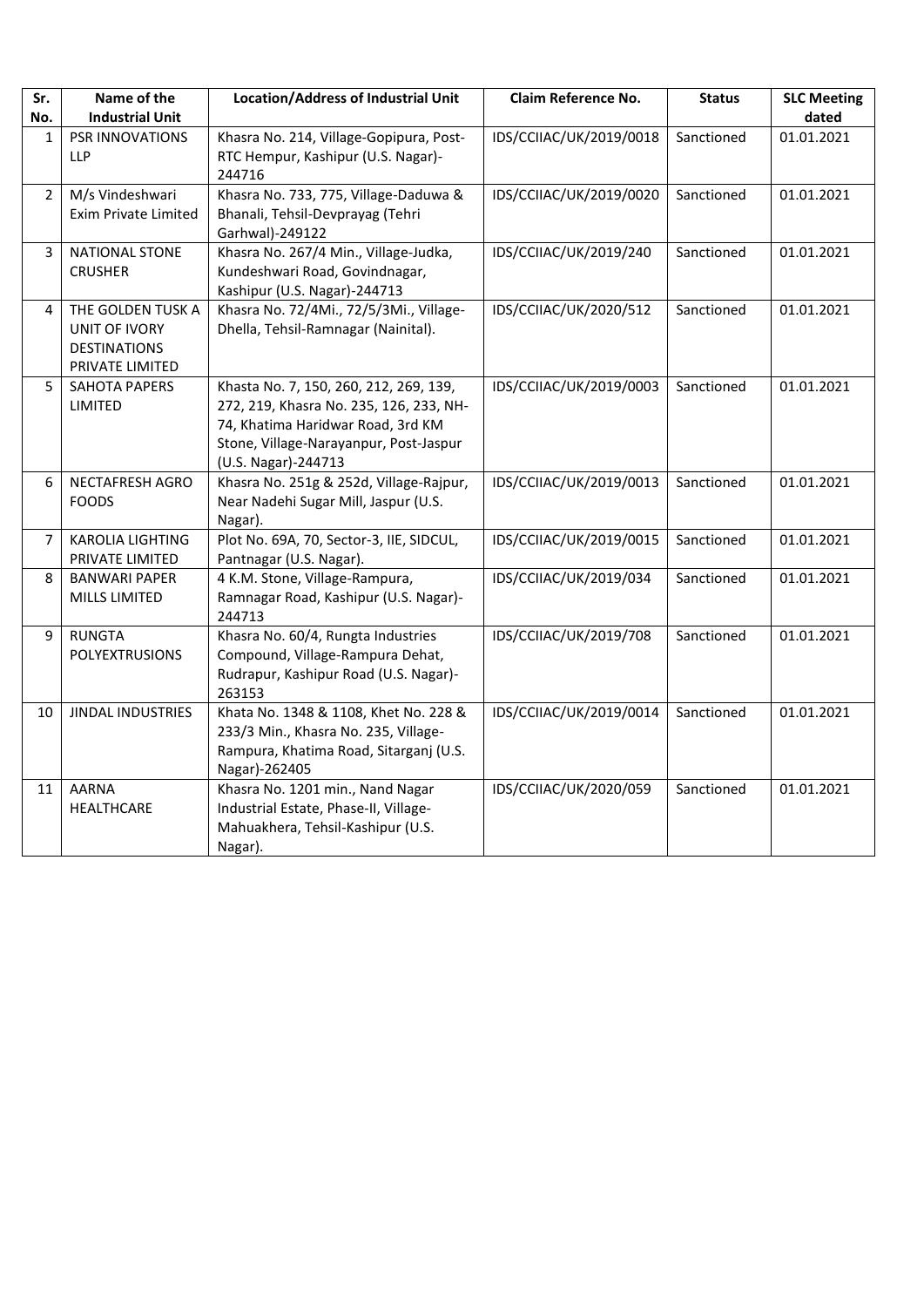| Sr.            | Name of the            | <b>Location/Address of Industrial Unit</b> | Claim Reference No.     | <b>Status</b> | <b>SLC Meeting</b> |
|----------------|------------------------|--------------------------------------------|-------------------------|---------------|--------------------|
| No.            | <b>Industrial Unit</b> |                                            |                         |               | dated              |
|                | <b>JINDAL FROZEN</b>   | Narain Nagar Industrial Estate, Village-   | IDS/CCIIAC/UK/2019/134  | Sanctioned    | 21.01.2021         |
|                | <b>FOODS PRIVATE</b>   | Hempur Ismail, Bazpur Road, Kashipur       |                         |               |                    |
|                | LIMITED                | (U.S. Nagar)-244713                        |                         |               |                    |
| $\overline{2}$ | M/s Siddhartha         | New No. 56 (Old No. 17 & 12),              | IDS/CCIIAC/UK/2020/902  | Sanctioned    | 21.01.2021         |
|                | Palace                 | Saharanpur Road, Dehradun-248001           |                         |               |                    |
| 3              | <b>GANGA TOURISM</b>   | Village-Joank, Pargana-Gangasalran,        | IDS/CCIIAC/UK/2020/1060 | Sanctioned    | 21.01.2021         |
|                |                        | Patti-Udaypur Talla Pratham, Tehsil-       |                         |               |                    |
|                |                        | Yamkeshwar (Pauri)-246281                  |                         |               |                    |
| 4              | <b>QUANTA CABLES</b>   | Plot No. A-194K, Phase-I, ESIP, Sitarganj  | IDS/CCIIAC/UK/2019/771  | Sanctioned    | 21.01.2021         |
|                | LLP                    | (U.S. Nagar)-262406                        |                         |               |                    |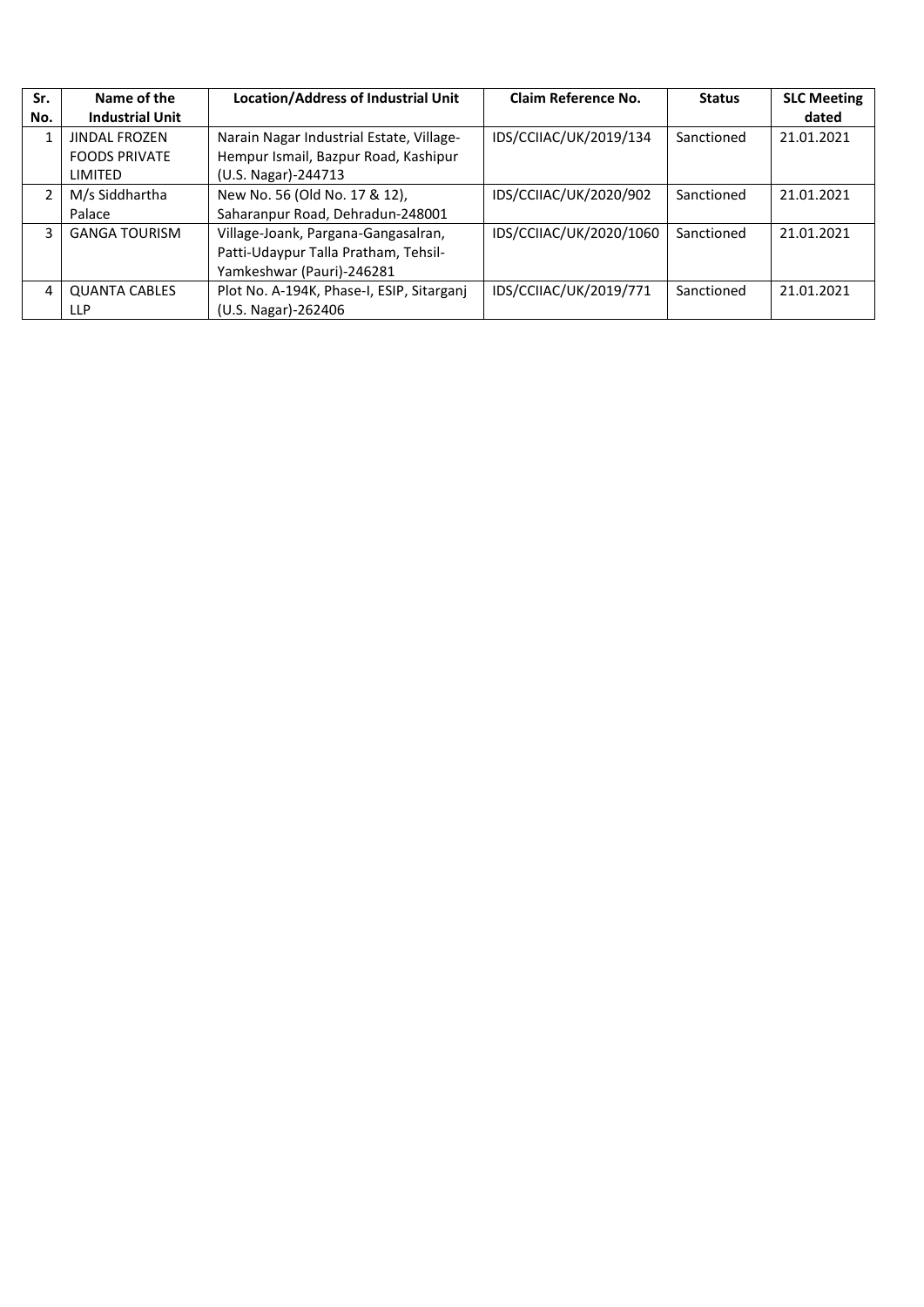| Sr.            | Name of the                                    | <b>Location/Address of Industrial Unit</b>                                                                                               | <b>Claim Reference No.</b> | <b>Status</b> | <b>SLC Meeting</b> |
|----------------|------------------------------------------------|------------------------------------------------------------------------------------------------------------------------------------------|----------------------------|---------------|--------------------|
| No.            | <b>Industrial Unit</b>                         |                                                                                                                                          |                            |               | dated              |
| 1              | <b>AMAR UJALA</b><br>LIMITED                   | Khasra No. 137 & 138 Min., Village-<br>Manpur West, Pargana-Cheh Khata,<br>Rampur Road, Haldwani (Nainital)-<br>263139                   | IDS/CCIIAC/UK/2021/1174    | Sanctioned    | 21.10.2021         |
| $\overline{2}$ | M B Agro Mills                                 | Khasra No. 1K min, 1KH, 1G min, 616,<br>615/2, 615/1 & 193/3, Village-Malpuri,<br>Pilibhit Road, Tehsil-Sitarganj (U.S.<br>Nagar)-262405 | IDS/CCIIAC/UK/2019/0011    | Sanctioned    | 21.10.2021         |
| 3              | ETHEREAL<br><b>AROMATICS</b>                   | Khasra No. 107K, Dhalwala, Post-Muni-<br>Ki-Reti, Tehsil-Narendranagar (Tehri<br>Garhwal)-249137                                         | IDS/CCIIAC/UK/2019/192     | Sanctioned    | 21.10.2021         |
| 4              | PARVATIYA VIKAS<br><b>UDYOG SHALA</b>          | Khasra No. 232Min., Village-Papri,<br>Chilkiya Road, Peerumdara Ring Road,<br>Ramnagar (Nainital)-244715                                 | IDS/CCIIAC/UK/2019/693     | Sanctioned    | 21.10.2021         |
| 5              | SARV<br>PHARMACEUTICALS                        | Plot No. 28, Sector-3A, IIE, SIDCUL,<br>Ranipur (Haridwar)-249403                                                                        | IDS/CCIIAC/UK/2020/653     | Sanctioned    | 21.10.2021         |
| 6              | AMAR UJALA<br>LIMITED                          | Plot No. H-1 to H-6, Industrial Area,<br>Selaqui, Dehradun.                                                                              | IDS/CCIIAC/UK/2020/362     | Sanctioned    | 21.10.2021         |
| $\overline{7}$ | <b>EAPRO GLOBAL</b><br><b>LIMITED - UNIT 2</b> | Khasra No. 1104/1 1105/1, Salempur<br>Rajputana Industrial Estate, Roorkee<br>(Haridwar)-247667                                          | IDS/CCIIAC/UK/2020/751     | Sanctioned    | 21.10.2021         |
| 8              | <b>NORTHERN</b><br>PLYWOOD<br><b>PRODUCTS</b>  | Naya Gaon Chauhan, Tehsil-Ramnagar<br>(Nainital).                                                                                        | IDS/CCIIAC/UK/2021/994     | Sanctioned    | 21.10.2021         |
| 9              | <b>SHIVALIK GANGA</b><br><b>HOTELS PVT LTD</b> | Khasra No. 13032, 13033, L.R. Shah<br>Road, Almora-263601                                                                                | IDS/CCIIAC/UK/2020/186     | Sanctioned    | 21.10.2021         |
| 10             | <b>J.S. INDUSTRIES</b>                         | Khasra No. 405, Village-Kunda, Jaspur<br>Road, Kashipur (U.S. Nagar)-244713                                                              | IDS/CCIIAC/UK/2020/288     | Sanctioned    | 21.10.2021         |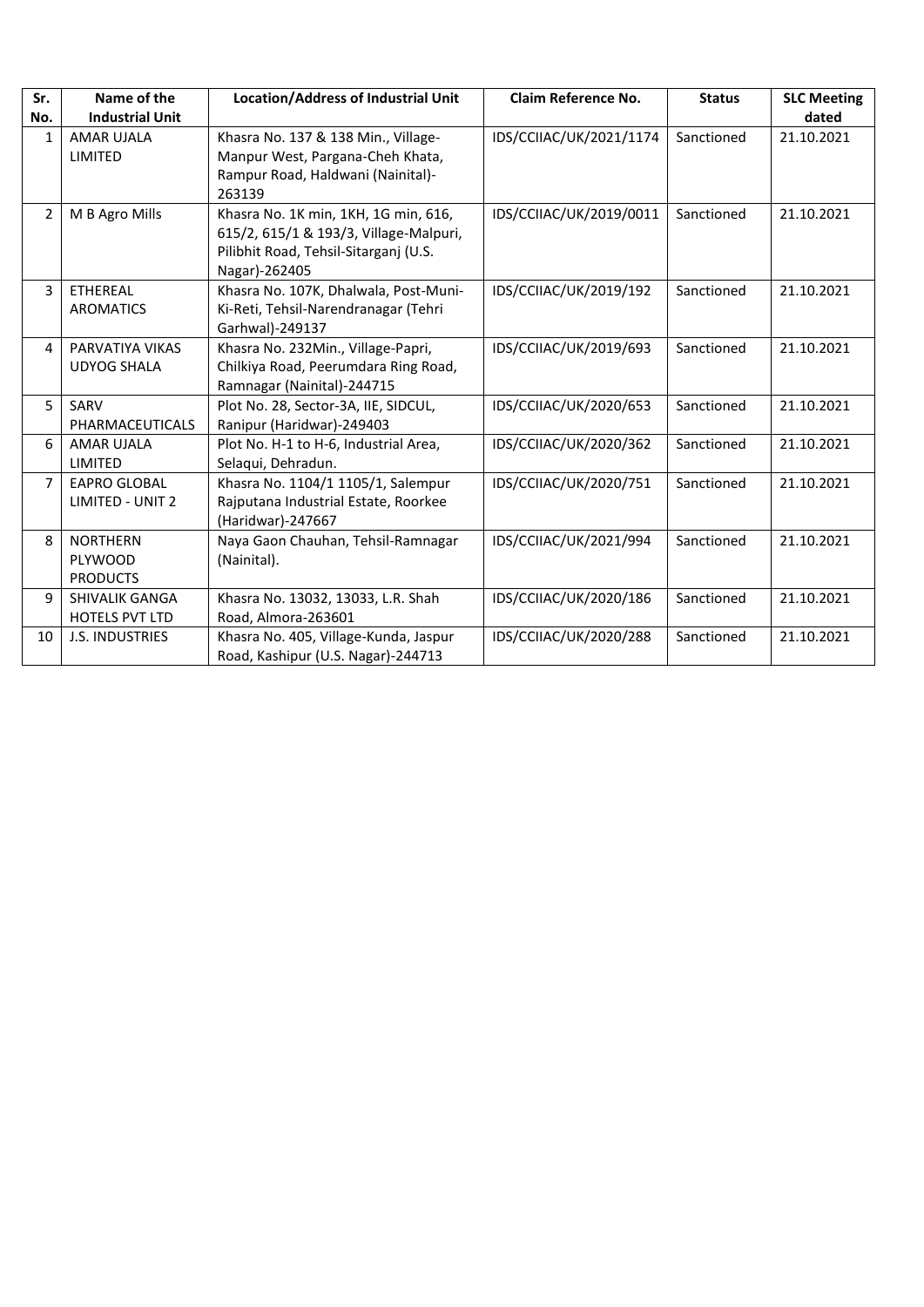| Sr.            | Name of the                                                             | <b>Location/Address of Industrial Unit</b>                                                                                                      | <b>Claim Reference No.</b> | <b>Status</b> | <b>SLC Meeting</b> |
|----------------|-------------------------------------------------------------------------|-------------------------------------------------------------------------------------------------------------------------------------------------|----------------------------|---------------|--------------------|
| No.            | <b>Industrial Unit</b>                                                  |                                                                                                                                                 |                            |               | dated              |
| 1              | Maa girija stone<br>crusher                                             | Khasra No. 319, 320, 329, 340, Talla<br>Gaon, Betalghat (Nainital).                                                                             | IDS/CCIIAC/UK/2019/0004    | Sanctioned    | 27.12.2021         |
| $\overline{2}$ | LEISURE PROJECTS                                                        | Village-Dhikuli, Ramnagar (Nainital).                                                                                                           | IDS/CCIIAC/UK/2019/669     | Sanctioned    | 27.12.2021         |
| 3              | <b>MSX BUILDCON</b><br>PRIVATE LIMITED                                  | Palm Blis Resort, 235, Onkaranand Marg,<br>Bypass Road, Muni-ki-Reti, Rishikesh<br>(Tehri Garhwal).                                             | IDS/CCIIAC/UK/2020/597     | Sanctioned    | 27.12.2021         |
|                |                                                                         | Khasra No. 85Min. (Old Khasra No.<br>235Min.), Laxman Jhula, Bypass Road,<br>Vitthal Ashram (Tehri Garhwal)-249192                              |                            |               |                    |
| 4              | <b>AUTOTECH</b><br><b>ENGINEERS &amp;</b><br><b>SUPPLIERS</b>           | Plot No. 12, Sector-6, IIE, SIDCUL,<br>Pantnagar (U.S. Nagar).                                                                                  | IDS/CCIIAC/UK/2020/683     | Sanctioned    | 27.12.2021         |
| 5              | ARCHIDPLY<br><b>INDUSTRIES</b><br>LIMITED                               | Plot No. 7, Sector-9, IIE, SIDCUL,<br>Pantnagar (U.S. Nagar)                                                                                    | IDS/CCIIAC/UK/2020/183     | Sanctioned    | 27.12.2021         |
| 6              | <b>KM PAPERS</b>                                                        | 409/1min., 409/2, 409/3, 411/1min.,<br>411/2min., 445, 445, 451min., Village-<br>Kuraiya, Kichha Road, Rudrapur (U.S.<br>Nagar)-263153          | IDS/CCIIAC/UK/2020/042     | Sanctioned    | 27.12.2021         |
| 7              | <b>KWALITY</b><br>POLYTHREADS PVT.<br>LTD.                              | Plot No. 34, Sector-3A, IIE, SIDCUL,<br>Ranipur (Haridwar).                                                                                     | IDS/CCIIAC/UK/2020/711     | Sanctioned    | 27.12.2021         |
| 8              | <b>MAXIMA GLASS</b><br>PRIVATE LIMITED                                  | Plot No. 48, 49 (Khasra No. 109 min.),<br>Nand Nagar Industrial Esatate, Phase-I,<br>Extension, Mahuakheraganj, Kashipur<br>(U.S. Nagar)-244713 | IDS/CCIIAC/UK/2020/838     | Sanctioned    | 27.12.2021         |
| 9              | M/S S.K. PACKING<br><b>INDUSTRIES</b>                                   | Khasra No. 96, 97, 103, Village-Kunda,<br>NH-74, Jaspur Road, Kashipur (U.S.<br>Nagar)-244712                                                   | IDS/CCIIAC/UK/2020/895     | Sanctioned    | 27.12.2021         |
| 10             | Wiretech Auto<br>Industries                                             | Plot No. 7, Sector-6, IIE, SIDCUL,<br>Pantnagar (U.S. Nagar)-263153                                                                             | IDS/CCIIAC/UK/2020/801     | Sanctioned    | 27.12.2021         |
| 11             | <b>GEET POLYMERS</b>                                                    | 3, Industrial Area, Kichha Road,<br>Rudrapur (U.S. Nagar)-263139                                                                                | IDS/CCIIAC/UK/2020/1176    | Sanctioned    | 27.12.2021         |
| 12             | <b>ROSEFINCH HOTELS</b><br>& RESORTS PRIVATE<br><b>LIMITED</b>          | June Estate, Pandey Gaon, Bhimtal<br>(Nainital)-263136                                                                                          | IDS/CCIIAC/UK/2021/108     | Sanctioned    | 27.12.2021         |
| 13             | <b>GRAPHIX</b>                                                          | Khet No. 133/1 Min, SKE Logistic,<br>Chatarpur Bhurarani Road, Village-<br>Matkota, Rudrapur (U.S. Nagar)-263153                                | IDS/CCIIAC/UK/2021/1127    | Sanctioned    | 27.12.2021         |
| 14             | SIKANDS LIMITED                                                         | Plot No. 44, 44A, 45, Sector-IIDC, IIE,<br>SIDCUL, Pantnagar (U.S. Nagar)-263153                                                                | IDS/CCIIAC/UK/2020/745     | Sanctioned    | 27.12.2021         |
| 15             | <b>HONEY SUGAR</b><br><b>PRODUCTS</b>                                   | Khasra No. 5min., Village-Angadpur,<br>Tehsil-Jaspur (U.S. Nagar)-244712                                                                        | IDS/CCIIAC/UK/2020/343     | Sanctioned    | 27.12.2021         |
| 16             | <b>COOL CAPS</b><br><b>INDUSTRIES</b><br>PRIVATE LIMITED<br>$(UNIT-II)$ | E2A, Sector-1, IIE, SIDCUL, Sigaddi<br>Growth Centre, Kotdwar (Pauri<br>Garhwal).                                                               | IDS/CCIIAC/UK/2021/1150    | Sanctioned    | 27.12.2021         |